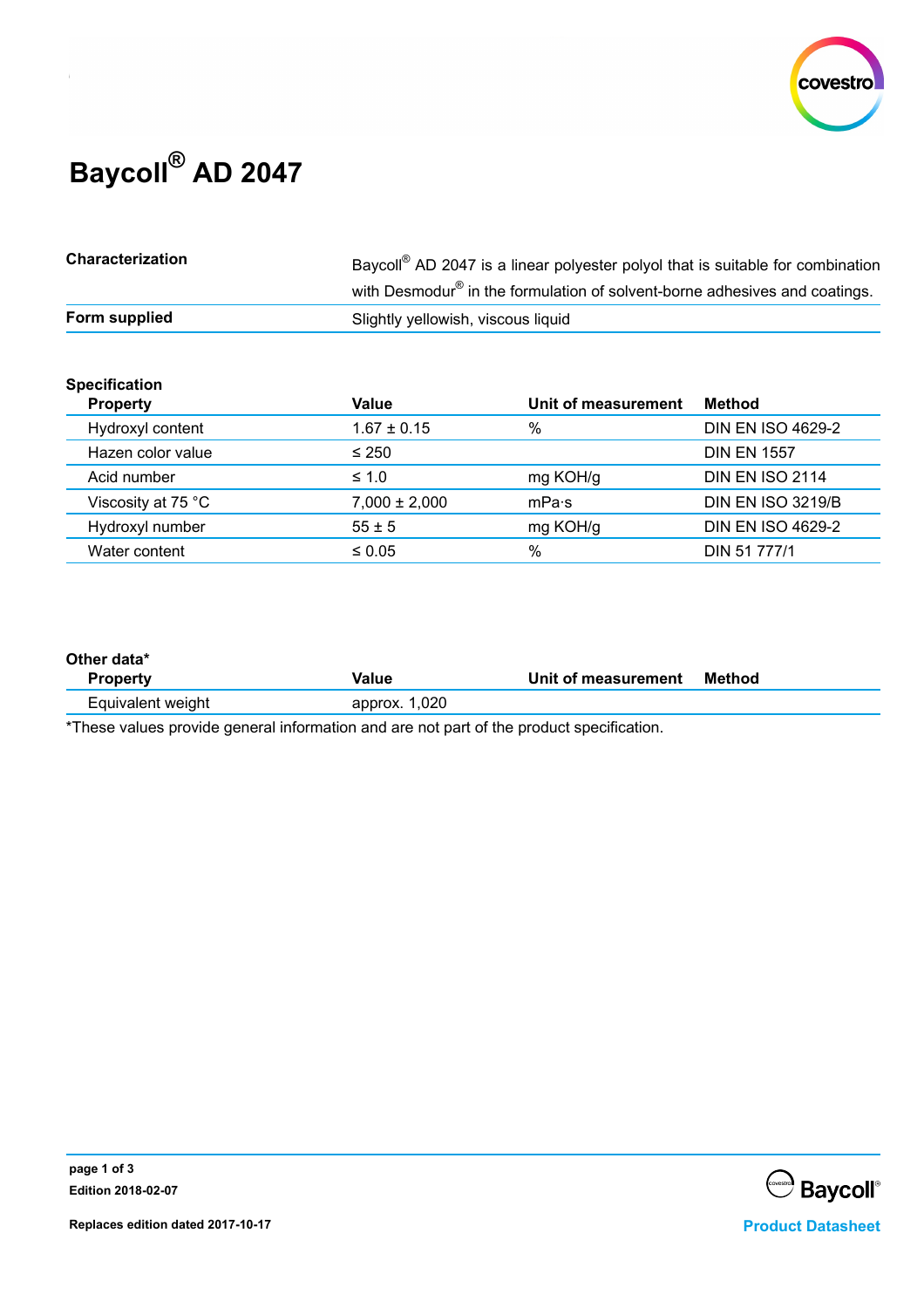

## **Baycoll® AD 2047**

| <b>Properties / Applications</b> | Baycoll <sup>®</sup> AD 2047 can be combined with various Desmodur <sup>®</sup> products to<br>formulate adhesives and coatings for many different materials, e.g. wood,                                                                                                                                                                                                                                                                                                                                                                                                                                                                                                                                                                                                                                                                                                                                                                                                                                                                                                    |  |  |  |
|----------------------------------|-----------------------------------------------------------------------------------------------------------------------------------------------------------------------------------------------------------------------------------------------------------------------------------------------------------------------------------------------------------------------------------------------------------------------------------------------------------------------------------------------------------------------------------------------------------------------------------------------------------------------------------------------------------------------------------------------------------------------------------------------------------------------------------------------------------------------------------------------------------------------------------------------------------------------------------------------------------------------------------------------------------------------------------------------------------------------------|--|--|--|
|                                  | metal and plastic. Baycoll® AD 2047 is suitable for use in the formulation of<br>reactive adhesives with a low solvent content.                                                                                                                                                                                                                                                                                                                                                                                                                                                                                                                                                                                                                                                                                                                                                                                                                                                                                                                                             |  |  |  |
|                                  | Baycoll® AD 2047 can be thinned with solvents such as esters, ketones and<br>aromatics. Only grade solvents should be used (< 0.05 % by wt. water).                                                                                                                                                                                                                                                                                                                                                                                                                                                                                                                                                                                                                                                                                                                                                                                                                                                                                                                         |  |  |  |
| <b>Storage</b>                   | - Storage in original sealed Covestro container.                                                                                                                                                                                                                                                                                                                                                                                                                                                                                                                                                                                                                                                                                                                                                                                                                                                                                                                                                                                                                            |  |  |  |
|                                  | - Recommended storage temperature: 15 - 30 °C.                                                                                                                                                                                                                                                                                                                                                                                                                                                                                                                                                                                                                                                                                                                                                                                                                                                                                                                                                                                                                              |  |  |  |
|                                  | - Protect from moisture, heat and foreign material.                                                                                                                                                                                                                                                                                                                                                                                                                                                                                                                                                                                                                                                                                                                                                                                                                                                                                                                                                                                                                         |  |  |  |
|                                  | General information: The product is slightly hygroscopic.                                                                                                                                                                                                                                                                                                                                                                                                                                                                                                                                                                                                                                                                                                                                                                                                                                                                                                                                                                                                                   |  |  |  |
| <b>Storage time</b>              | Covestro represents that, for a period of nine months following the day<br>of shipment as stated in the respective transport documents, the product<br>will meet the specifications or values set forth in section "specifications or<br>characteristic data" above, what ever is applicable, provided that the product is<br>stored in full compliance with the storage conditions set forth in and referenced<br>under section "storage" above and is otherwise handled appropriately.<br>The lapse of the nine months period does not necessarily mean that the<br>product no longer meets specifications or the set values. However, prior to<br>using said product, Covestro recommends to test such a product if it still<br>meets the specifications or the set values. Covestro does not make any<br>representation regarding the product after the lapse of the nine months period<br>and Covestro shall not be responsible or liable in any way for the product failing<br>to meet specifications or the set values after the lapse of the nine months<br>period. |  |  |  |

**Covestro** Baycoll<sup>®</sup>